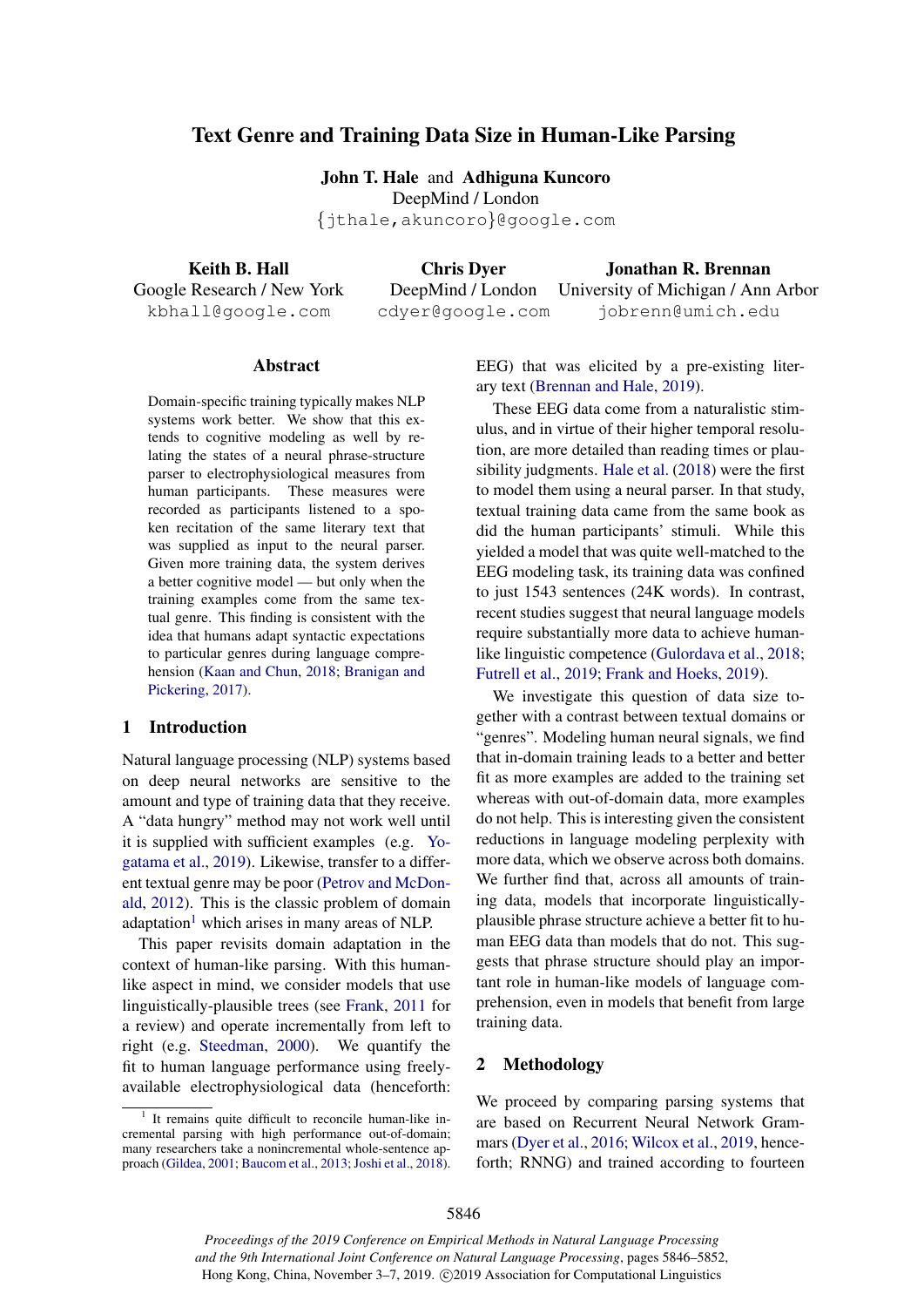complexity metric: surprisal of hypotheses in beam (Hale, 2001; Roark et al., 2009) amount of training data: 39832,*{*100*,* 250*,* 500*,* 750*}*K, 1M and 1437575 sentences newspaper text (Graff et al., 2005) and lexically-similar literature (Gutenberg)

Table 1: Training regimes

different regimes. These training regimes cross seven different amounts of training data with two different genres of writing. The question across all regimes is: how well does a complexity metric derived from these parsers improve the modeling of EEG data from human participants engaged in language comprehension of the same text? Note that the dependent variable here is not parsing performance or language modeling perplexity of the RNNG, but rather the helpfulness, as regards cognitive modeling, of a derived measure based on the intermediate states that the RNNG visits during decoding of the stimulus text that the human participants heard. Table 1 summarizes these training regimes.

### 3 Materials

### 3.1 Lexically-similar literature

In the first genre, we ranked e-books from the freely-available Project Gutenberg collection according to the CosineTop50 metric from Mc-Closky et al. (2010). This (dis)similarity metric compares vectors whose components are attestation counts from the 50 most frequent words in a reference text. Here, the reference text is the one that human EEG study participants listened to – the first chapter of Alice in Wonderland. Table 2 shows some highly-ranked books on this scheme. It yielded largely juvenile literature from the  $19<sup>th</sup>$  century aimed at girls. The average sen-

| dissimilarity | title                                            | author                         |
|---------------|--------------------------------------------------|--------------------------------|
| 0.0584        | The Admiral's Caravan Charles E. Carryl          |                                |
|               | 0.0620 The Secret Garden                         | <b>Frances Hodgson Burnett</b> |
| 0.0628        | The Lodger                                       | Marie Belloc Lowndes           |
| 0.0687        | The Girls and I:                                 | Mary Louisa Stewart            |
|               | A Veracious History                              | Molesworth                     |
| 0.0689        | What Timmy Did                                   | Marie Adelaide Belloc          |
| 0.0724        | Little Miss Peggy                                | Mrs. Molesworth                |
|               | 0.0725 The Girls of St. Olave's Mabel Mackintosh |                                |
| 0.0741        | The Celebrity at Home Violet Hunt                |                                |
| 0.0750        | I've Married Marjorie                            | Margaret Widdemer              |
| 0.0752        | The Forged Note                                  | Oscar Micheaux                 |
| 0.0755        | Mary Erskine                                     | Jacob Abbott                   |
| 0.0758        | The Bountiful Lady                               | Thomas Cobb                    |
| 0.0758        | Legacy                                           | James H Schmitz                |
| 0.0763        | Some Little People                               | George Kringle                 |
| 0.0774        | In the Wilderness                                | <b>Robert Hichens</b>          |
|               |                                                  |                                |

Table 2: Alice-like books from Project Gutenberg

tence length in this selection was 17 words.

#### 3.2 Newspaper text

In the second genre, we randomly sampled news articles from the English Gigaword corpus (Graff et al., 2005). This sampling was made regardless of the particular national source, i.e. Agence France-Press, New York Times or Xinhua News Agency. Sentences in this sample were, on average, 20 words long. This out-of-domain text had a CosineTop50 dissimilarity level of 0.56.

#### 3.3 Presumptive Trees

Both genres were parsed using a reimplementation of the Berkeley parser (Petrov et al., 2006) to yield presumptively-correct, "silver-grade" trees. This Berkeley parser was trained on a diverse set of annotated data. These include the Penn Treebank's Wall Street Journal materials (Marcus et al., 1993), the Question Treebank (Judge et al., 2006), Ontonotes (e.g. Pradhan and Ramshaw, 2017) and Parsing-the-Web Corpora (Petrov and McDonald, 2012). In a manual inspection of randomly sampled silver trees, the only obvious mistakes were tagging errors (1 newspaper, 2 literature), which are not harmful since RNNGs do not use part of speech tags. Indeed, the bracketing and phrase labels on these silver trees appeared to be fully consistent with the Penn Treebank Bracketing Guidelines (Bies et al., 1995). Before being passed to the RNNG as training data, these trees were post-processed to remove empty elements, punctuation, and function tags.

#### 4 Training

#### 4.1 Hyperparameters

We tuned RNNG hyperparameters to optimize development set perplexity. The development set comprises the entire Alice in Wonderland book as obtained from Project Gutenberg.<sup>2</sup> To control for

<sup>&</sup>lt;sup>2</sup>While the first chapter of Alice in Wonderland that we use as stimuli is thus a subset of the development set, recall from section 2 that our evaluation metric is fit to the human EEG, rather than validation perplexity.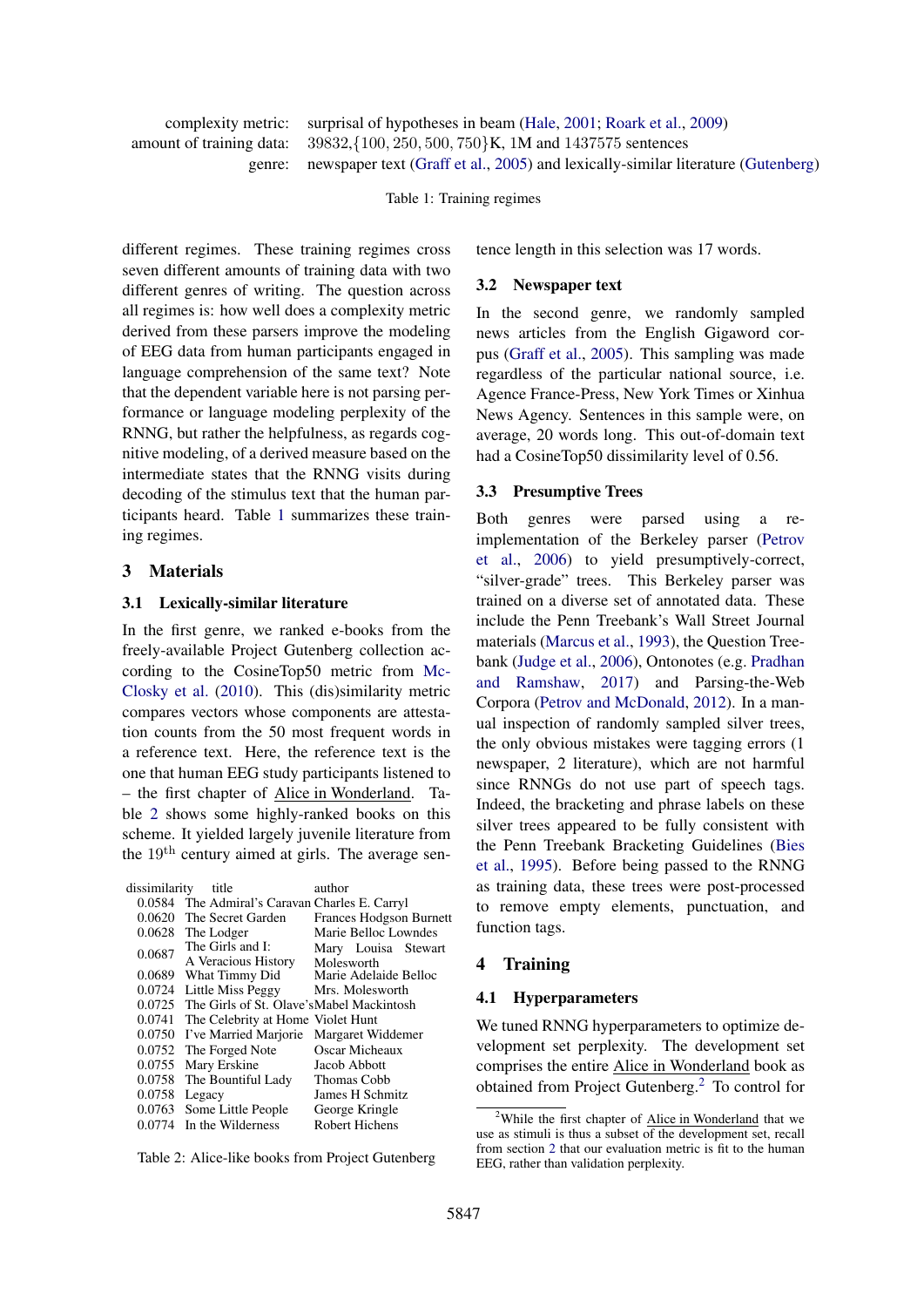model capacity, across all training regimes we used the same hyper-parameter that consistently achieved good validation perplexities across all configurations.3

### 4.2 Vocabulary

Within each of the two genres, we facilitate comparison across different training set sizes by running the RNNGs with a shared vocabulary derived from the largest training configuration. An attestation frequency cut-off was applied to each of them to ensure broadly comparable rates of out-of-vocabulary words on the development set, Alice in Wonderland. For the lexically-similar literature, this threshold was 5 attestations, whereas for the newspaper text this threshold was 20 attestations. On the validation set, these cut-offs yielded out-of-vocabulary rates of 2.3 to 2.4 percent for newspaper text and 0.5 to 1.28 percent for lexically-similar literature.

### 4.3 Achieved perplexity

Per-action perplexity levels<sup>4</sup> achieved by the trained RNNG parsing models on the development set are shown in Figure 1. Validation perplexity consistently improves with more and more silver-grade training data, even when that data comes from a different domain.<sup>5</sup>

# 5 EEG Regression model

Surprisal values from a beam search parser based on RNNG are entered as predictors into a regression model of scalp voltages. Models are fit with the brm function in R and model fits were compared using Bayesian model comparison (Vehtari et al., 2017). These regression models include random intercepts for participant along-side predictors to account for factors of non-interest that nevertheless are known to influence sentence processing difficulty (see e.g. Goodkind and Bick-



Figure 1: Language modeling perplexity (lower is better) on Alice in Wonderland across the two genres of training data.

nell, 2018). These are: sentence position in the stimulus text, word position within each sentence, acoustic sound power, unigram word frequency in the HAL corpus (Balota et al., 2007). Unigram predictors are included for the previous word, the current word and the next word.

The EEG data themselves come from 33 datasets that were collected by Brennan and Hale (2019) while participants listened to the first chapter of **Alice in Wonderland.**<sup>6</sup> Ocular artifacts and other noise sources are removed from the raw signal using ICA and visual inspection. The EEG data are reduced to a single spatio-temporal region of interest (ROI) comprising the data from anterior channels across both hemispheres between 200 and 400 ms after the onset of contentwords. This anterior ROI has, uniquely, shown sensitivity to surprisal values from incremental parsers under a data-driven whole-scalp analysis in Brennan and Hale (2019). Note that this ROI is earlier and more anterior than the usual locus of the N400 component, which typically manifests on central electrodes at or around 400 ms post-stimulus (for a review see Kaan, 2007).

### 6 Results

Figure 2 plots the goodness-of-fit of a regression model that includes RNNG-derived complexity metrics. As the neural phrase structure parser is trained on increasingly larger corpora, the regression model of EEG amplitudes fits better and better. However, this pattern only obtains with in-domain training data that is lexically-similar to the first chapter of Alice in Wonderland. When trained on newspaper text from the Gigaword cor-

<sup>&</sup>lt;sup>3</sup>The RNNG hyperparameters are: 2-layer stack LSTM (Dyer et al., 2015), 450 hidden units, and an initial SGD learning rate of 0.3, decayed exponentially with a factor of 0.1 applied after the tenth epoch.

<sup>&</sup>lt;sup>4</sup>The per-action perplexity is computed based on the joint probability of strings  $(x)$  and trees  $(y)$ , denoted as  $p(x, y)$ , which therefore aggregate the perplexity of the next-word prediction with the perplexity of tree-building actions. Approximate inference methods such as important sampling can be used to derive an estimate of  $p(x)$  (Dyer et al., 2016).

<sup>&</sup>lt;sup>5</sup>While relative perplexity levels internal to a genre are comparable in virtue of a shared vocabulary, absolute perplexity values are not directly comparable across the genres since these vocabularies are different.

<sup>6</sup> These data are available at: https://doi.org/10. 7302/Z29C6VNH.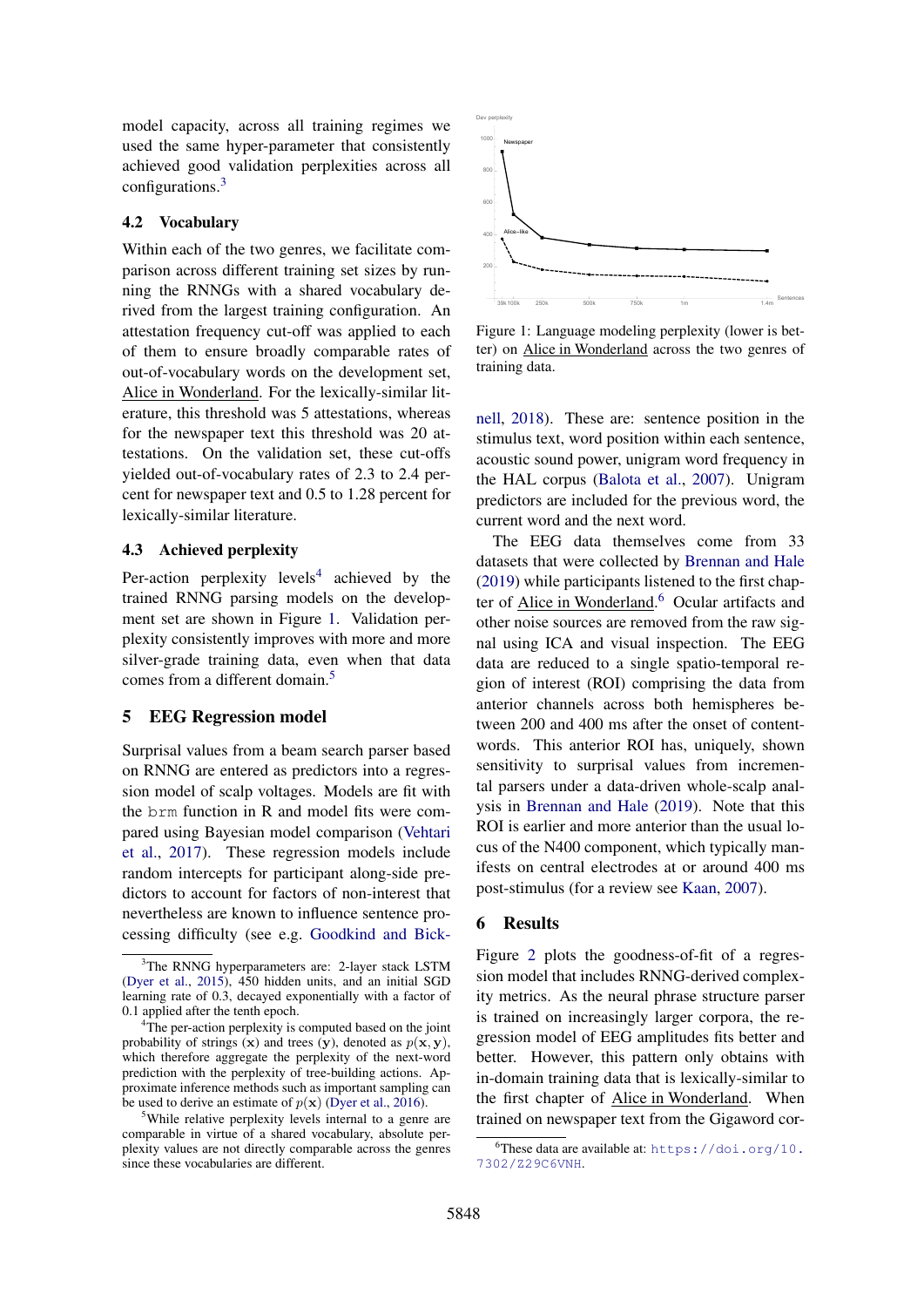



Figure 2: Goodness of fit of surprisal predictions from RNNG at beam size  $k = 200$  syntactic analyses on anterior electrodes during the time window 200-400ms after the onset of a spoken word in the first chapter of Alice in Wonderland. The widely-applicable information criterion WAIC is described further in Vehtari et al. (2017). Lower WAIC indicates a better fit.

pus, the goodness of fit to human EEG data remains about the same no matter how much training data is supplied. Tukey's test of additivity indicates an interaction between genre and training set size,  $F(1, 5) = 171.3, p < 0.000001$ . No effect of surprisal values obtained in electrodes and timepoints corresponding to the N400 component.

Figure 3 compares the RNNG, which explicitly uses phrase structure representations, to an LSTM sequence model which does not (Hochreiter and Schmidhuber, 1997). Here, both models receive the benefit of in-domain training on the lexicallysimilar literature. But regardless of how much indomain training data is made available, the explicitly phrase-structural RNNG always offers a better account of the EEG signal.

#### 7 Related Work

The importance of domain adaptation in NLP has been well-established in earlier work (see Daumé III, 2007 and footnote 1), including applications to parsing (Sarkar, 2001; McClosky et al., 2006; Søgaard and Rishøj, 2010; Weiss et al., 2015). Our approach to in-domain data selection is closely related to earlier work in language modeling and machine translation (Keller and Lapata, 2003; Moore and Lewis, 2010; Axelrod et al.,

Figure 3: Comparison between RNNG with explicit hierarchical representations and LSTM without such representations. Lower WAIC indicates a better fit to human electrophysiological data.

2011). Our focus on large training sets responds to recent work in language modeling (Devlin et al., 2019; Radford et al., 2019). The research reported here differs in two ways from these earlier studies. First, we consider the interaction between domain and amount of training data, rather than examining each variable in isolation. Second, we investigate the impact of these variables on cognitive modeling, which reveals a pattern that is different from what we observe in the standard perplexity evaluation. We focus on text genre, rather than online adaptation as van Schijndel and Linzen (2018) do. Despite coming at the problem from a different direction (and using EEG rather than selfpaced reading) our results agree with van Schijndel and Linzen in suggesting that some kind of adaptation must be going on in human language comprehension.

### 8 Conclusion

These comparisons confirm that genre matters. If surprisal describes human linguistic expectations, then we can say that those expectations are bettermodeled by a parsing system that benefits from indomain training. This would follow if, as Kaan and Chun (2018) have suggested, people are able to very rapidly adjust their syntactic expectations to match a particular genre.

Indeed, these expectations seems to be phrase-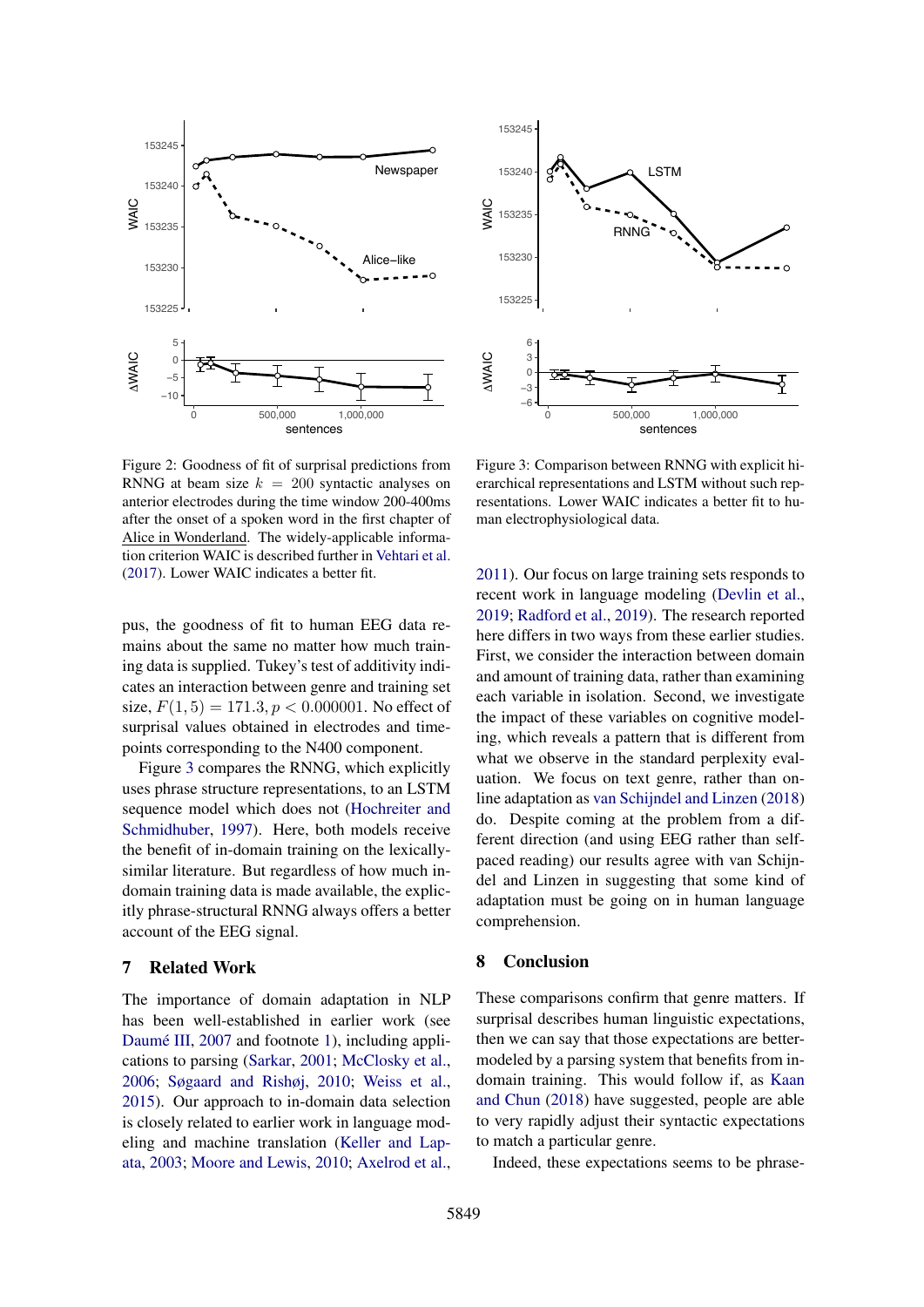structural in nature. Certainly the presence of unigram nuisance predictors in the EEG regression (section 5) and the comparatively worse performance of the LSTM sequence model (Figure 3) render it unlikely that this finding is due to word frequency or superficial co-occurrence. Rather, the neural parser has learned something about 19<sup>th</sup> century children's literature that can be captured at the syntactic level. Whatever these syntactic properties are, it could have been the case that they were equally learnable from newswire text or Alice-like books. But in fact Alice-like books generalize better to human EEG data.

This use of moment-by-moment processing difficulty to adjudicate between trained NLP systems offers a reminder that the quest for human-level performance in language technology should always be understood in relation to a particular kind of linguistic performance in a particular genre.

# Acknowledgments

The authors would like to thank Laura Rimell for valuable discussion of this work. This material is based upon work supported by the National Science Foundation under Grant No 1607441.

#### References

- Amittai Axelrod, Xiaodong He, and Jianfeng Gao. 2011. Domain adaptation via pseudo in-domain data selection. In *Proceedings of the Conference on Empirical Methods in Natural Language Processing*, pages 355–362.
- David A. Balota, Melvin J. Yap, Keith A. Hutchison, Michael J. Cortese, Brett Kessler, Bjorn Loftis, James H. Neely, Douglas L. Nelson, Greg B. Simpson, and Rebecca Treiman. 2007. The English Lexicon Project. *Behavior Research Methods*, 39(3):445–459.
- Eric Baucom, Levi King, and Sandra Kübler. 2013. Domain adaptation for parsing. In *Proceedings of the International Conference Recent Advances in Natural Language Processing RANLP 2013*, pages 56–64, Hissar, Bulgaria. INCOMA Ltd. Shoumen, BULGARIA.
- Ann Bies, Mark Ferguson, Karen Katz, and Robert MacIntyre. 1995. *Bracketing Guidelines for Treebank II Style Penn Treebank Project*. Linguistic Data Consortium. University of Pennsylvania Department of Computer and Information Science Technical Report No. MS-CIS-95-06-0.
- Holly P. Branigan and Martin J. Pickering. 2017. An experimental approach to linguistic representation. *Behavioral and Brain Sciences*, 40:e282.
- Jonathan R. Brennan and John T. Hale. 2019. Hierarchical structure guides rapid linguistic predictions during naturalistic listening. *PLOS ONE*, 14(1):1– 17.
- Hal Daumé III. 2007. Frustratingly easy domain adaptation. In *Proc. of ACL*, pages 256–263.
- Jacob Devlin, Ming-Wei Chang, Kenton Lee, and Kristina Toutanova. 2019. BERT: pretraining of deep bidirectional transformers for language understanding. In *Proc. of NAACL*. arXiv:1810.04805.
- Chris Dyer, Miguel Ballesteros, Wang Ling, Austin Matthews, and Noah A. Smith. 2015. Transitionbased dependency parsing with stack long shortterm memory. In *Proceedings of the 53rd Annual Meeting of the Association for Computational Linguistics and the 7th International Joint Conference on Natural Language Processing (Volume 1: Long Papers)*, pages 334–343, Beijing, China. Association for Computational Linguistics.
- Chris Dyer, Adhiguna Kuncoro, Miguel Ballesteros, and Noah A. Smith. 2016. Recurrent neural network grammars. In *Proceedings of the 2016 Conference of the North American Chapter of the Association for Computational Linguistics: Human Language Technologies*, pages 199–209, San Diego, California. Association for Computational Linguistics.
- Robert Frank. 2011. Phrase structure. In Patrick Colm Hogan, editor, *The Cambridge Encyclopedia of the Language Sciences*, pages 621–622. Cambridge University Press.
- Stefan L. Frank and John C.J. Hoeks. 2019. The interaction between structure and meaning in sentence comprehension: Recurrent neural networks and reading times. In *Proceedings of the 41*st *Annual Meeting of the Cognitive Science Society*, Montreal.
- Richard Futrell, Ethan Wilcox, Takashi Morita, Peng Qian, Miguel Ballesteros, and Roger Levy. 2019. Neural language models as psycholinguistic subjects: Representations of syntactic state. In *Proceedings of the 18th Annual Conference of the North American Chapter of the Association for Computational Linguistics: Human Language Technologies*.
- Daniel Gildea. 2001. Corpus variation and parser performance. In *Proceedings of the 2001 Conference on Empirical Methods in Natural Language Processing*.
- Adam Goodkind and Klinton Bicknell. 2018. Predictive power of word surprisal for reading times is a linear function of language model quality. In *Proceedings of the 8th Workshop on Cognitive Modeling and Computational Linguistics (CMCL 2018)*, pages 10–18, Salt Lake City, Utah. Association for Computational Linguistics.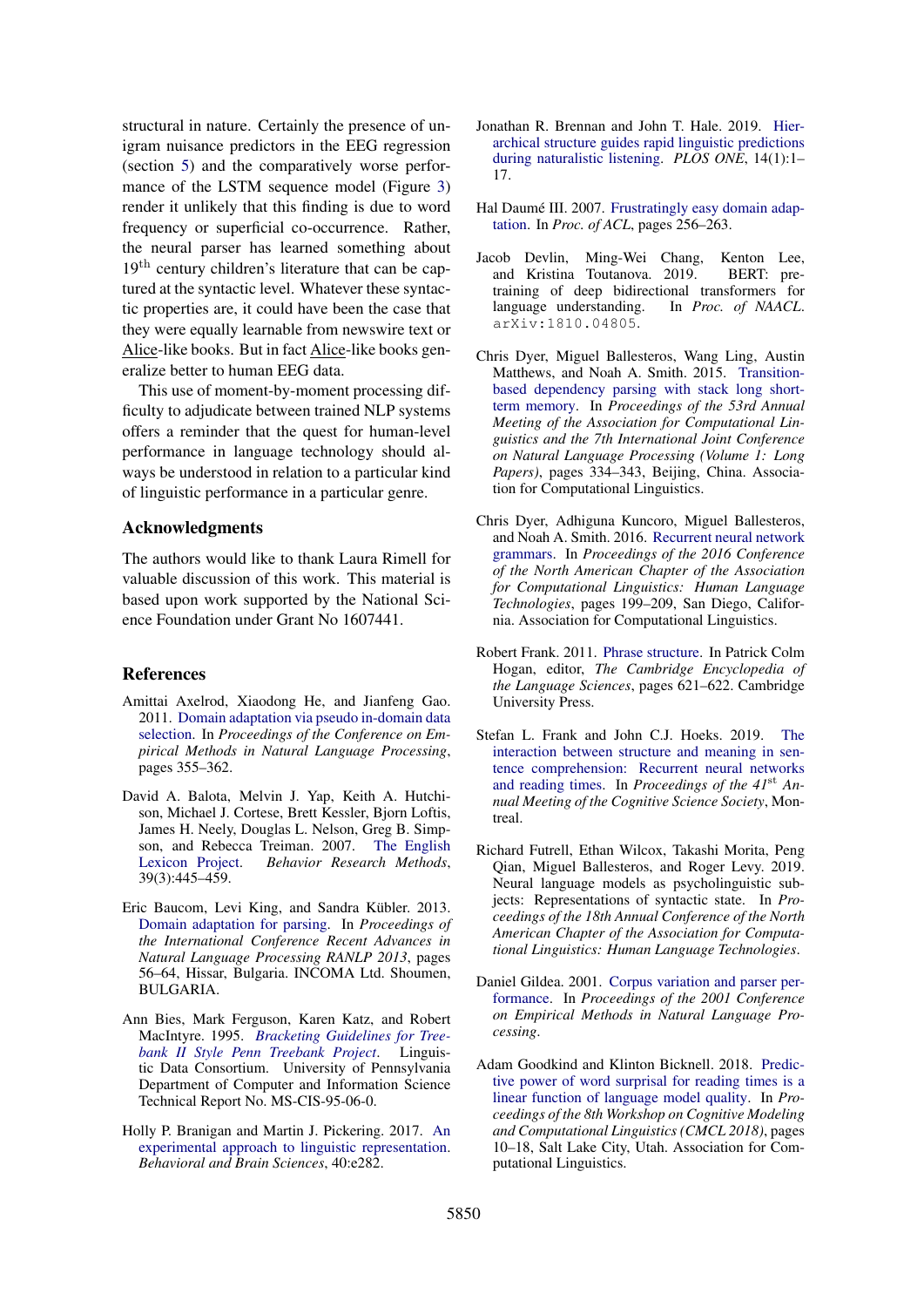- David Graff, Junbo Kong, Ke Chen, and Kazuaki Maeda. 2005. English Gigaword second edition. LDC2005T12.
- Kristina Gulordava, Piotr Bojanowski, Edouard Grave, Tal Linzen, and Marco Baroni. 2018. Colorless green recurrent networks dream hierarchically. In *Proceedings of the 2018 Conference of the North American Chapter of the Association for Computational Linguistics: Human Language Technologies, Volume 1 (Long Papers)*, pages 1195–1205, New Orleans, Louisiana. Association for Computational Linguistics.

Gutenberg. 2019. Project Gutenberg.

- John Hale. 2001. A probabilistic Earley parser as a psycholinguistic model. In *Second Meeting of the North American Chapter of the Association for Computational Linguistics*.
- John Hale, Chris Dyer, Adhiguna Kuncoro, and Jonathan Brennan. 2018. Finding syntax in human encephalography with beam search. In *Proceedings of the 56th Annual Meeting of the Association for Computational Linguistics (Volume 1: Long Papers)*, pages 2727–2736, Melbourne, Australia. Association for Computational Linguistics.
- Sepp Hochreiter and Jürgen Schmidhuber. 1997. Long short-term memory. *Neural Computation*, 9(8):1735–1780.
- Vidur Joshi, Matthew Peters, and Mark Hopkins. 2018. Extending a parser to distant domains using a few dozen partially annotated examples. In *Proceedings of the 56th Annual Meeting of the Association for Computational Linguistics (Volume 1: Long Papers)*, pages 1190–1199, Melbourne, Australia. Association for Computational Linguistics.
- John Judge, Aoife Cahill, and Josef van Genabith. 2006. Questionbank: Creating a corpus of parseannotated questions. In *Proceedings of the 21st International Conference on Computational Linguistics and the 44th Annual Meeting of the Association for Computational Linguistics*, ACL-44, pages 497– 504, Stroudsburg, PA, USA. Association for Computational Linguistics.
- Edith Kaan. 2007. Event-related potentials and language processing: A brief overview. *Language and Linguistics Compass*, 1:571–591.
- Edith Kaan and Eunjin Chun. 2018. Syntactic adaptation. In Kara D. Federmeier and Duane G. Watson, editors, *Current Topics in Language*, volume 68 of *Psychology of Learning and Motivation*, chapter 4, pages 85–116. Academic Press.
- Frank Keller and Mirella Lapata. 2003. Using the web to obtain frequencies for unseen bigrams. *Computational Linguistics*, 29(3):459–484.
- Mitchell P. Marcus, Beatrice Santorini, and Mary Ann Marcinkiewicz. 1993. Building a large annotated corpus of English: the Penn Treebank. *Computational Linguistics*, 19:313–330.
- David McClosky, Eugene Charniak, and Mark Johnson. 2006. Effective self-training for parsing. In *Proc. of NAACL*.
- David McClosky, Eugene Charniak, and Mark Johnson. 2010. Automatic domain adaptation for parsing. In *Human Language Technologies: The 2010 Annual Conference of the North American Chapter of the Association for Computational Linguistics*, pages 28–36, Los Angeles, California. Association for Computational Linguistics.
- Robert C. Moore and William Lewis. 2010. Intelligent selection of language model training data. In *Proceedings of the ACL 2010 Conference Short Papers*, pages 220–224.
- Slav Petrov, Leon Barrett, Romain Thibaux, and Dan Klein. 2006. Learning accurate, compact, and interpretable tree annotation. In *Proceedings of the 21st International Conference on Computational Linguistics and 44th Annual Meeting of the Association for Computational Linguistics*, pages 433–440, Sydney, Australia. Association for Computational Linguistics.
- Slav Petrov and Ryan McDonald. 2012. Overview of the 2012 shared task on parsing the web. Presented at the First Workshop on Syntactic Analysis of Non-Canonical Language held in cooperation with NAACL-HLT.
- Sameer Pradhan and Lance Ramshaw. 2017. Ontonotes: Large scale multi-layer, multi-lingual, distributed annotation. In Nancy Ide and James Pustejovsky, editors, *Handbook of Linguistic Annotation*, pages 521–554. Springer Netherlands, Dordrecht.
- Alec Radford, Jeffrey Wu, Rewon Child, David Luan, Dario Amodei, and Ilya Sutskever. 2019. Language models are unsupervised multitask learners. OpenAI blog.
- Brian Roark, Asaf Bachrach, Carlos Cardenas, and Christophe Pallier. 2009. Deriving lexical and syntactic expectation-based measures for psycholinguistic modeling via incremental top-down parsing. In *Proceedings of the Conference on Empirical Methods in Natural Language Processing (EMNLP)*, pages 324–333.
- Anoop Sarkar. 2001. Applying co-training methods to statistical parsing. In *Proceedings of the Second Meeting of the North American Chapter of the Association for Computational Linguistics on Language Technologies*, pages 1–8.
- Marten van Schijndel and Tal Linzen. 2018. A neural model of adaptation in reading. In *Proceedings of*